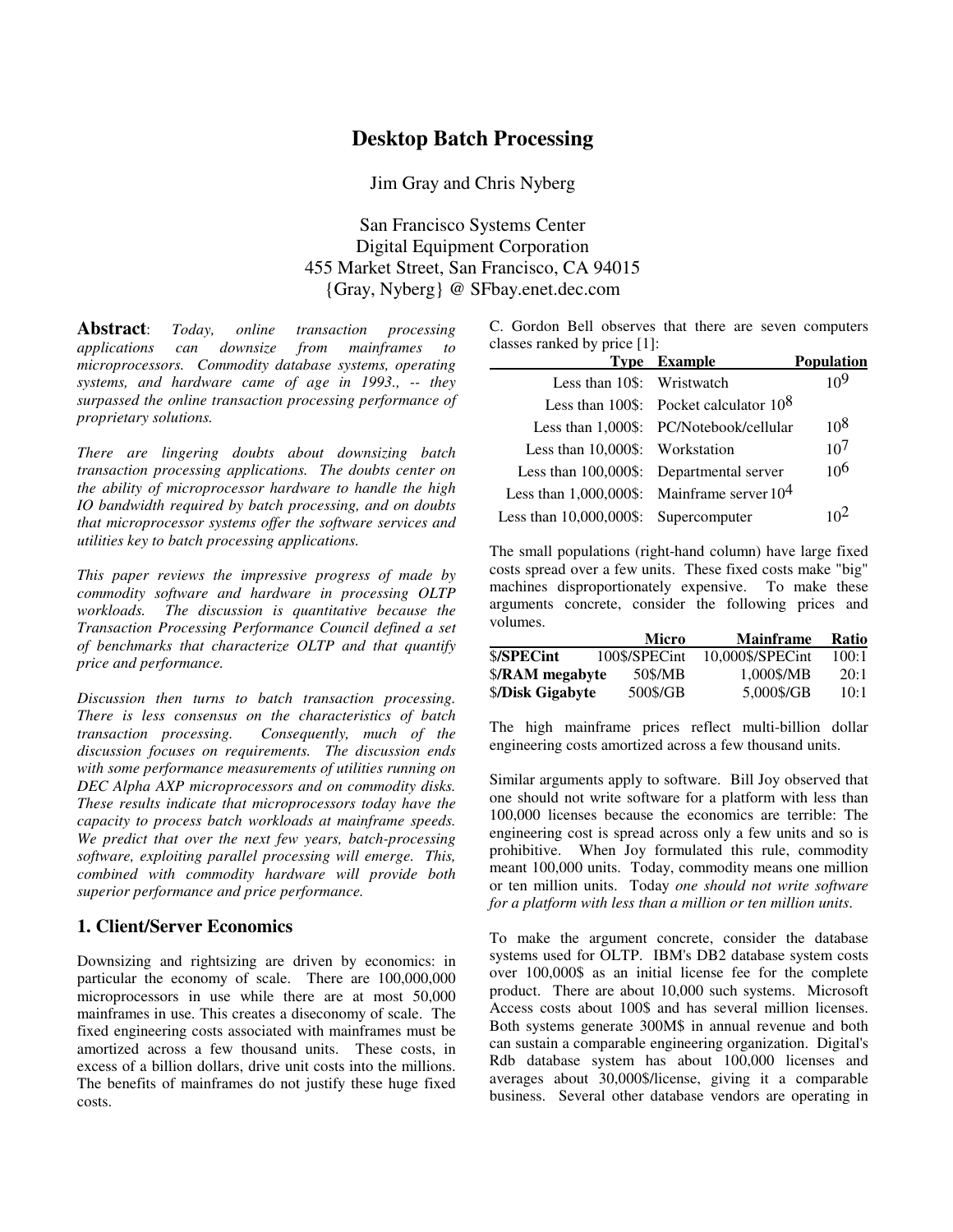this range. Oracle is able to generate 1.5B\$ annual revenue through a combination of higher volumes and premium prices.

The message here is clear: the high-volume producers have low unit-costs. This will eventually drive the market to a few producers in each area. This is happening for few producers in each area. microprocessors, disks, printers, displays, and operating systems. It is also happening to layered software - graphical user interfaces, programming environments, class libraries, and database systems. It is happening to generic applications like word processors, spreadsheets, mail, workflow, general ledger, inventory control, MRP, etc. Each of these will have to sell millions of units to be competitive.

#### The platform numbers are:

| <b>Platform</b>                    | <b>Units</b> |
|------------------------------------|--------------|
| <b>DOS</b>                         | 75,000,000   |
| MS/Windows                         | 25,000,000   |
| Mac                                | 5,000,000    |
| $X/W$ indows (= UNIX)              | 2,000,000    |
| Presentation Manager (=Mainframes) | 50,000       |

These numbers are dynamic, Windows is quickly penetrating the DOS base. Microsoft's NT operating system has been out for only three months, but already outsells UNIX 3:1.

There is an important distinction between client and server software. Client software can sustain unit prices of about 100\$ while server software can sustain unit prices of about 1,000\$ -- about 100\$/client. Hundred-dollar products can afford at most 10\$ of engineering expense and 25\$ of marketing and support expense. Since product engineering routinely costs in excess of a million dollars, client products must sell 100,000 units per year to be viable. For thousanddollar server products the engineering expense can be 100\$ per unit and the company need only sell 10,000 per year to be viable. If, as is typical for many software products, the engineering expense is in the tens of millions of dollars, then the company must sell a million clients or hundreds of thousands of servers per year to be viable.

These simple economics ignore the support and marketing issues -- large suppliers can spread their marketing and support costs among more units and so have much better visibility. Oracle and Microsoft have huge marketing and support organizations. These economies of scale, and the benefits of standardizing on a single code base make it difficult for others to compete on product features and engineering excellence.

This can be summarize by Mike Stonebraker's view that we are going from class 5 software to class 3 software. Stonebraker classifies software by the number of trailing zeros in the price: a 100\$ package is class 2 and a million dollar package is class 6. The database server business is currently driven by class 5 products -- both in the UNIX, VMS, and MVS space. Recent price cuts and the packaging of Sybase with NT and Oracle with NetWare have already moved us to a class 4 price point. Stonebraker predicts we will be at the Class 3 price point by 1995.

## **2. The Commoditization of OLTP**

For most of the 1980's, the mainframe vendors and want-tobe mainframe vendors had a goal to deliver SQL-based transaction processing systems able to process 1,000 transactions per second -- 1Ktps. One side effect of this effort was consensus on the definition of a transaction per second. In 1988, essentially all the DB and TP vendors formed a consortium called the Transaction Processing Performance Council's (TPC). The TPC's goal was to reduce the bench-marketing hype and smoke by defining a level playing field on which all vendors could compete and be measured. In 1989, these efforts bore their first fruit with the TPC-A benchmark [2]. TPC-A defined metrics for performance (tps) and price/performance (\$/tps). TPC-A was followed with a more realistic OLTP TPC-C benchmark. The TPC is now defining decision support, client/server, and mainframe benchmarks.

From 1989 to 1992, the performance and price-performance metrics showed that proprietary systems had the best peak performance and best price performance. For a while Digital's VAX and Tandem's Cyclone/CLX had the best peak performance and price performance. HP's best performance was registered by its Allbase product. IBM's AS/400 line also had impressive performance and price performance -- substantially better than its RS/6000-AIX offering. Significantly, IBM's DB2 mainframe system never published results. Certainly, DB2 had excellent performance (estimated in the hundreds of transactions per second), but it ran on expensive mainframes. We conjecture that IBM did not want to quantify the diseconomy of its mainframes by publishing TPC-A results for them. The only mainframe vendor to publish results, Unisys, came in at about 45k\$/tps. At the time, this was twice the average price of its competitors.

Between 1989 and 1993, the commodity operating systems (SCO UNIX, NetWare, NT), the commodity databases (Oracle, Informix, Sybase, Ingres), and the commodity transaction monitors (Tuxedo, VIS/TP, Encina) dramatically improved their performance on simple transactions.

In 1993, UNIX, Oracle, and Tuxedo became the priceperformance leaders. Oracle, Tuxedo, and Sequent's Dynix operating system running on Intel 486 processors were the first to break the 1ktps barrier that had stood for over a decade. Using six Digital Alpha AXP processors on VMS, both Rdb and Oracle broke the 1ktps barrier with slightly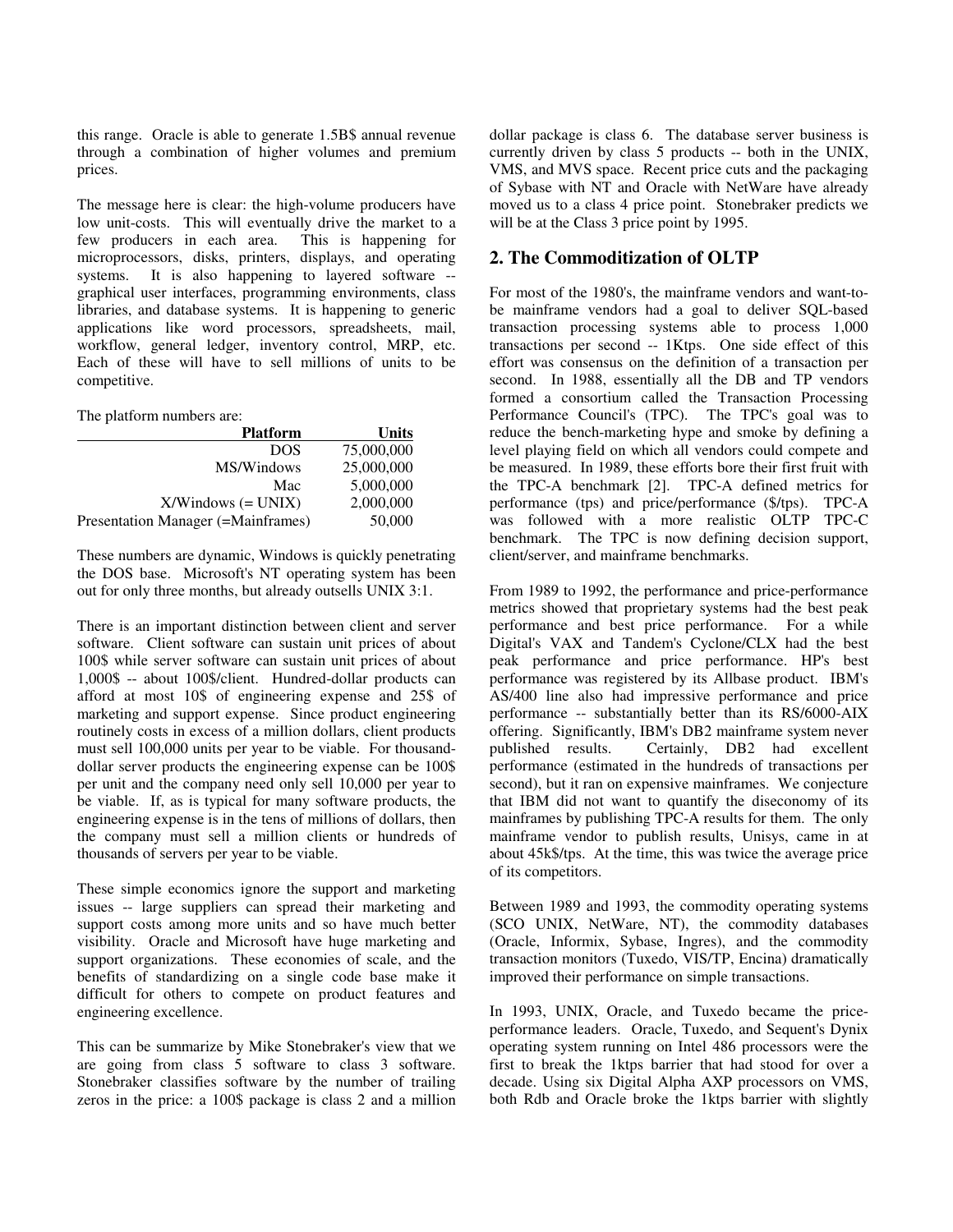better price performance. The peak performance and price per transaction continue to improve rapidly. Currently Compaq-SCO/UNIX-Oracle is the price performance leader. Digital, HP and Sun have higher-performance but higherpriced solutions. As of January 1994, the leaders in each performance band are [3]:

| <b>Performance band</b> | Leader         | \$ / tps |
|-------------------------|----------------|----------|
| under $250$ tps- $A$    | Compaq/Oracle  | 5k       |
| under 1000 tps-A        | Sun/Oracle     | 6k       |
| over 1000 tps-A         | Digital/Oracle | 7k       |

A few years ago you could fault Compaq for having machines with no parity on the memory or processor, relatively unreliable discs, and no OLTP software. Their machines were simply not competitors. Today, the story is completely changed. Compaq is the world's largest supplier of RAID5 disk arrays. The "enterprise" versions of their products have extensive built-in diagnostics, remote maintenance, integral UPS, and limited ability for one node to fail-over to another. The SCO-UNIX offering, combined with Tuxedo and Oracle or Informix is well respected in the industry. The NetWare and NT offerings from Novell-Oracle and Microsoft-Sybase are also getting good reviews from users.

These commodity systems do not cluster at present. *Clustering* allows a pool of processors provide service to clients. Clusters provide a uniform programming and management interface to the resource pools of the cluster. Clustering is needed for scale up to really large configurations containing dozens of disks and thousands of clients. It is also needed for high availability. In clusters other devices quickly switch in to provide access to a replica of the server or data when a device or processor fails.

Today, robust clustering technology is restricted to Tandem's Guardian operating system, Teradata's DBC/1024, and to Digital's VMS operating system. However, every vendor offers an early version of their clustering on UNIX and NT. We expect that this cluster software to take a few years to mature, but there is no question that it will be robust by 1996.

In addition, the new software is substantially easier to use. For example NT/Sybase provides a uniform naming and security domain, a graphical interface to administration and operations, and modern development tools. SQL stored procedures, application generators like PowerBuilder, SQLwindows, Windows 4GL, and others make it relatively easy to build TP-lite client-server applications supporting as many as a hundred users per server. Scaling to larger user communities, requires partitioning the task into multiple smaller servers or using conventional transaction processing monitors like Tuxedo, Encina, ACMSxp, or CICS. Software to automate this client-server split is offered by tools like Ellipse and Forte.

So, times have changed. The OLTP business has been commoditized. Downsizing from mainframe solutions to commodity technology is in full swing. software has set new price points.

## **3. The Next Step: Commodity Batch Processing**

Most users agree with what has been said so far. For them the only question is how to move and how quickly to move from the mainframe. In these discussions, there is one recurring theme: *what about batch?* Users believe they can now move their online transaction processing workload to a microprocessor. The TPC-A results demonstrate that the performance is there and that the software is there. But, what about their batch workload?

Many users assume that their batch workload cannot move off the mainframe to small servers. They point to hardware and software limitations. In our view, concerns about hardware are outdated -- modern commodity systems have impressive performance and reliability. As explained below, there *are* valid concerns about the absence of batch processing software on commodity computers. Much of this software is being ported from mainframes to micros, and should be robust in a few years.

We discuss the hardware issue first, and then the software issues.

## **3.1. Hardware Is Not The Problem**

The Teradata DBC/1024 should dispel the notion that microprocessors cannot drive large disk farms. Some of the largest mainframes are just front-ends for a Teradata cluster of a few hundred Intel 486 processors driving a few thousand SCSI disks. Many large retailers use such multiterabyte disk farms to track their sales activity and to optimize their inventory. These systems provide excellent performance on data-intensive decision support workloads.

Today, the performance of the commodity Intel and RISC processors is close to the performance of the fastest mainframes. RISC clock rates are faster (300MZ), and the overall performance on standard benchmarks are comparable.

Consider the disk IO issue. In the PC space, systems were hampered by compatibility with the PC-AT bus which limited IO traffic to a few megabytes a second -- less than the speed of a single modern disk. Today, with the MicroChannel at 50MB/s and the PCI bus at 200MB/s, Intel-based and DEC-Alpha-based servers can deliver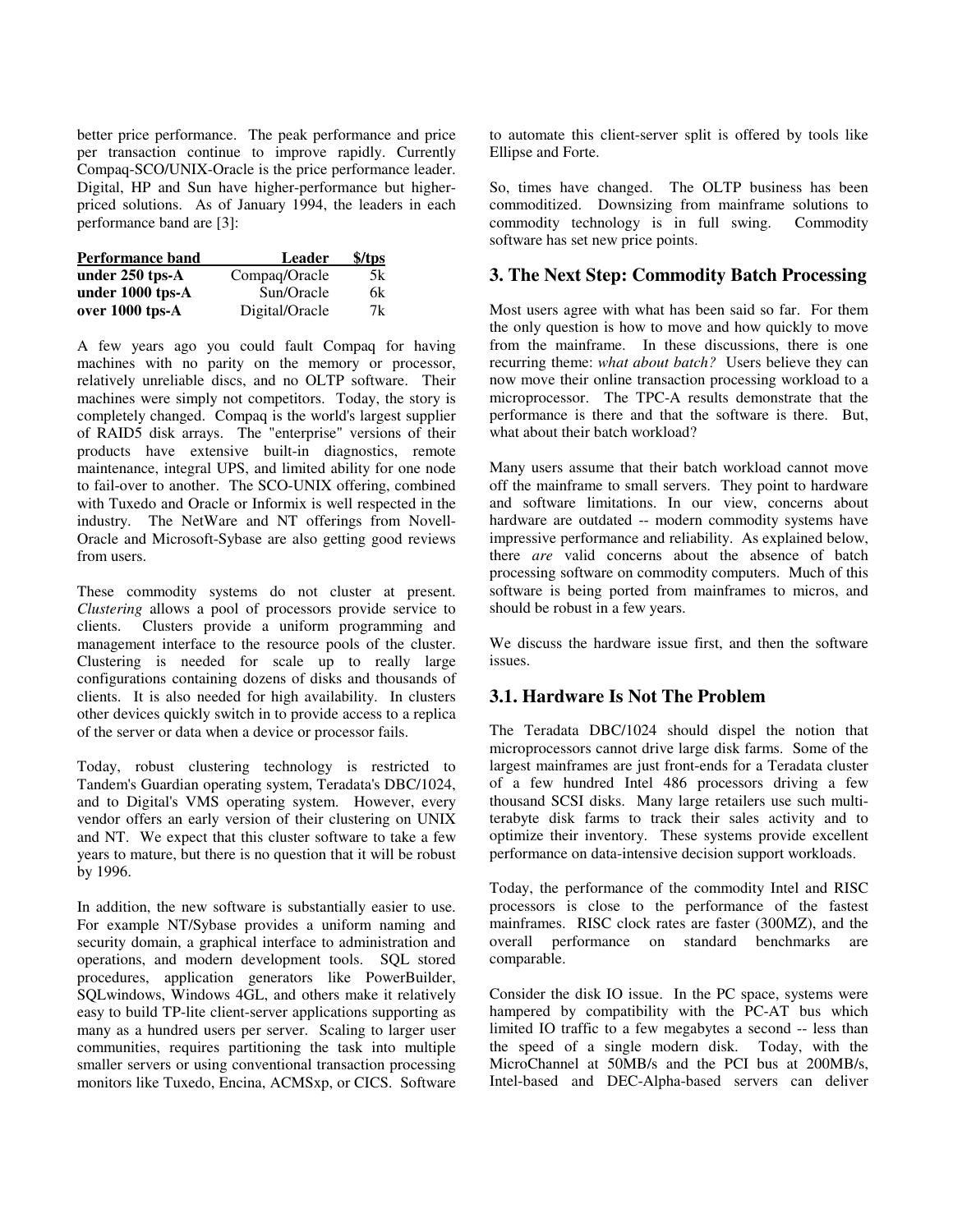100MB/s from the disk to the application. This has been demonstrated for both NetWare and for VMS.

Disc architectures available for Intel and DEC-Alpha systems have excellent performance. Compaq is the largest<br>supplier of RAID5 disk arrays. Small Fast-Wide $supplier$  of RAID5 disk arrays. Differential SCSI disks are delivering 7MB/s today, and arrays of these discs have been measured at over 60MB/s. Modern SCSI discs are as reliable as their mainframe brethren, but are about 2x faster and about 10x less expensive. These disks have large and sophisticated caching mechanisms built into the drive controller. These caches make it relatively easy to read and write the disc at device speed.

## **3.2. PC and UNIX File Systems are Improving**

On the software side, UNIX and MS/DOS file systems were not designed for high-performance disk IO. The more modern systems, NetWare and NT, do not suffer these limitations. UNIX offers raw disk interfaces, and competition from NT is finally forcing the UNIX purists to offer asynchronous and unbuffered (no extra copies) IO.

The original structure of the UNIX file system prevented high speed sequential IO -- UNIX tends to map the data to disc as a tree of small blocks, rather than using an extentbased file system. Traditional UNIX file systems do small writes, tend to copy the data at least twice (as it moves through the buffer pool), and UNIX traditionally performs all IO operations as synchronous requests. In addition, UNIX tends to generate many spurious IOs to maintain the file system directory.

The UNIX directory IO problem has been "solved" by using non-volatile RAM (Prestoserve), or by exploiting transaction processing logging techniques to track directory updates., or by using a log-structured file system.

More aggressive designs have compromised pure UNIX semantics by providing a "traditional" file system modeled after IBM's OS/360. These file systems, using extent-based file allocation, have no extra data moves, and provide an asynchronous IO interface. Cray and Sequent give good examples of this UNIX adaptation.

To satisfy the needs of IO intensive applications, almost all UNIX systems provide a raw disk interface. The system manager can designate zones of disc to be dedicated to an application (these zones look like files). The application can then do direct Get\_Block() and Put\_Block() reads and writes to these files. This interface has low overhead. Most database systems and high-performance applications use these raw-disk interfaces rather than the "cooked" file systems.

In addition, a variety of disk striping and disc mirroring packages are appearing as integral parts of UNIX file systems.

The NT file system is modeled on the VMS file system. It includes an extent-based file system, direct and asynchronous IO, disk mirroring, and disk striping. All indications are that it provides excellent IO performance.

To summarize the IO story. Traditionally, the DOS, NetWare, NT, and UNIX systems were hampered by lowperformance hardware IO subsystems. Modern commodity cpu, bus, and disc subsystems have very impressive IO performance --- typically in excess of 50MB/s.

## **3.3. The Software Barrier**

Traditional and modern batch processing systems depend on software seldom found on commodity systems. Each online transaction generates data that is processed by an end-ofday, end-of-week, or end-of-month batch transaction. These batch transactions perform operations such as account reconciliation, transaction settlement, monthly invoicing, billing, task and equipment scheduling, materials resource planning, or reporting.

Some argue, as we have, that corporations should be reengineered to have no batch steps: all batch operations should be done online as mini-batch jobs during normal processing. For example, billing and invoicing could be done on the fly. Each transaction could update the corresponding bill. Then, the billing cycle would consist of the mini-batch job of printing or EDI-posting the bill to the customer. Similarly, when a new order arrived, the order entry job could initiate a mini-batch job to schedule the manufacture and delivery of that order. Any changes to work schedules and inventory planning would be part of this task.

It may well be that we are right, mini-batch is the correct way to engineer new applications. But, the fact is that no large corporation works this way today. Banks, stock exchanges. manufacturers. distributors. retailers. manufacturers, distributors, retailers, governments, and all other large organizations have large batch workloads. These workloads run on mainframes today.

What will it take to downsize these batch workloads to commodity systems? We believe the following software services are prerequisite to a batch downsizing effort:

**Tools (COBOL, RPG, MRP, SQL, Sort, ... ):** Downsizing to a commodity platform is easier if the new computer system supports the traditional programming languages and tools. The good news is that most of the UNIX and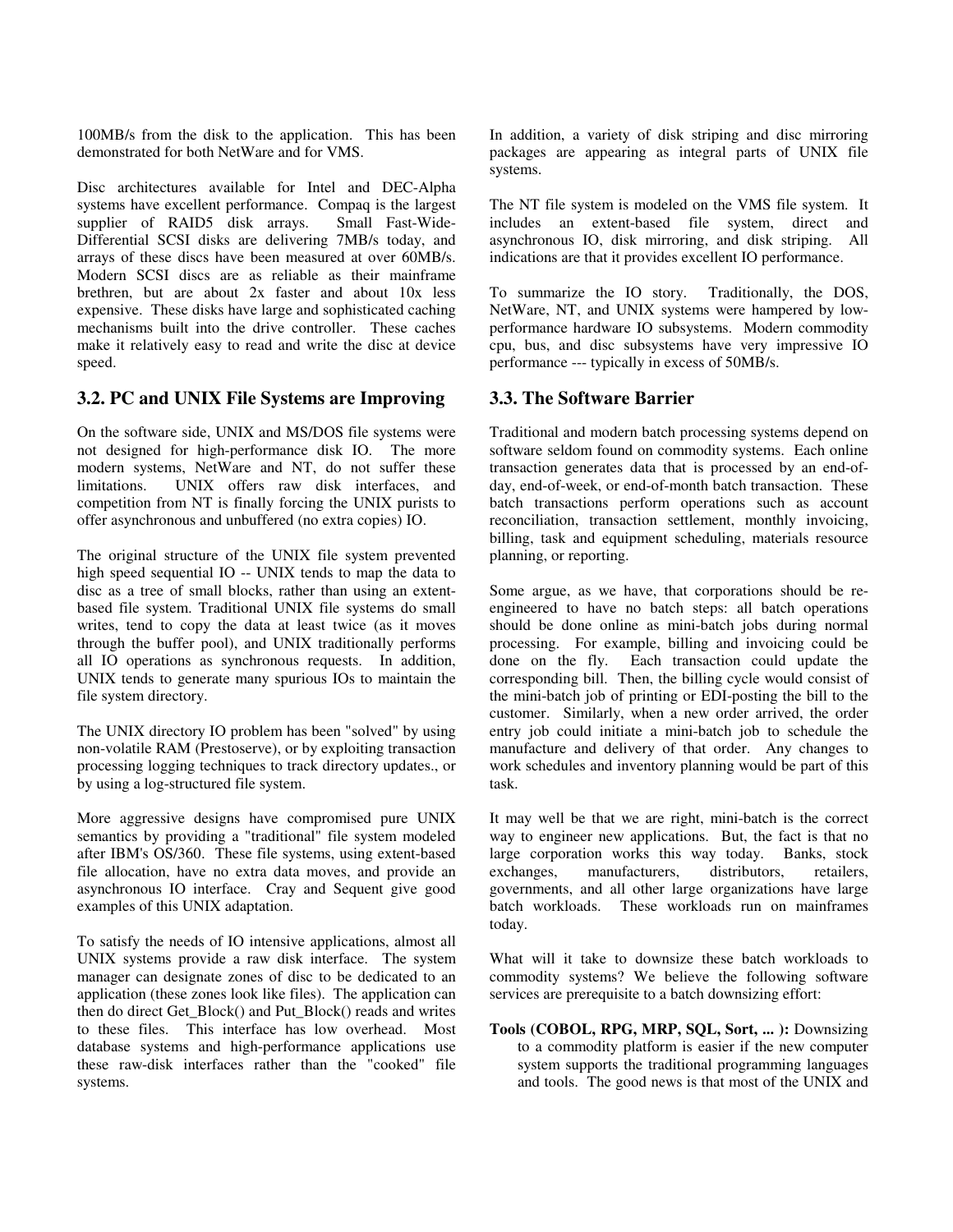PC systems support GUI interfaces to high function versions of the traditional tools.

**Job Control and Scheduling**: Batch jobs are described in a job control language. A simple workflow language that says do this step, then this one. The language has simple procedure steps, simple flow control and some access to the process, job, and system environmental variables. IBM's JCL and REX languages, and UNIX's shell language are typical.

The job control program can be executed interactively, by invoking it from a command shell. More commonly, the job placed in a batch execution queue and is executed by a job scheduler. The scheduler advances the job through its various steps. If a job fails due to external events, the scheduler restarts it. The scheduler performs load control by dispatching at most one job from each queue at a time. Users want to track and account for jobs rather than job steps --- the scheduler accumulates the job step costs and generate accounting reports. Today, the job schedulers on UNIX, NetWare, and NT are rather primitive, but they will evolve quickly as companies downsize to such platforms.

- **Spool and Print Services**: Batch jobs typically generate reports, bills, payrolls, statements and task lists. These high-volume print jobs often use special forms. The print spooler manages a pool of high speed printers and their forms, typically driving them off forms-oriented queues. If the printer runs out of forms or if some are damaged, the job resumes where it left off -- rather than reprinting the entire output. VMS, UNIX, NetWare, and NT each have spoolers with these capabilities.
- **Tape Handling and a Tape Librarian:** Magnetic tape is used for archiving old data, for shelving infrequently used data, and for making a backup copy of data in case of disaster. Large shops accumulate tens of thousands of tapes. Magnetic tapes are the standard form of highspeed data interchange among corporations. Online networking is increasingly common, but even today, many organizations support only tape interchange.

It is rare to find good software to read ANSI labeled tapes (no kidding) -- the mainframes have it but the minis and micros have been slow to implement these standards. The tape library systems common to mainframes are rare on commodity operating systems. The promising news is that third party tape-handling systems are being ported from the mainframes to UNIX, VMS, and NT.

**System Managed Storage** (SMS) is sometimes called Hierarchical Storage Management (HSM)**.** Batch jobs tend to read old files and create new ones (old-master new-master). Over time the number of files can become extraordinarily large. Rather than have a human being manage file archival and retrieval, customers expect the computer system to migrate old files to tape and retrieve them on demand. SMS took a long time to implement on the mainframe. Third party systems are being ported to commodity platforms as part of the downsizing movement.

- **Generation data sets:** Batch programs often take an oldmaster new-master approach to their data. They expect the underlying operating system to manage versions of data, discarding very old versions. Few commodity operating systems have a versioning scheme built into the system (UNIX, NetWare, and NT do not, VMS does). This means that the application must manage file versions.
- **Exotic Reader and Printer Support**: Some batch jobs have special IO requirements like magnetic check readers, optical, mark-sense readers, microfiche printers (COM), or high-speed laser printers. These devices traditionally had exotic interfaces suited to IBM 370, UNIVAC, Burroughs, or NCR mainframes. Increasingly they have Ethernet or FDDI interfaces - but still, interfacing such paper-handling or filmhandling devices to commodity systems is a difficult task.
- **Checkpoint-Restart:** Batch transaction processing involves a few big jobs. The traditional logging-undo-redo protocols of OLTP are inappropriate for batch transactions. Rather, batch processing uses an oldmaster new-master scheme for coarse grained recovery, and a checkpoint-restart scheme for fine grained recovery. Checkpoint-restart interacts with job scheduling (the failed job is rescheduled at the restart point), printing (the spool output is resumed at the checkpoint), tape handling (the tapes are repositioned to the checkpoint) and so on. Checkpoint/Restart is an integral part of a batch-processing operating system. It is difficult to retrofit. The NetWare, UNIX, and NT operating systems are unlikely to provide a restart service -- rather applications will have to rely on the coarser old-master new-master recovery combined with application-level (user designed) checkpoint-restart.
- **High Speed Sequential IO:** Batch programs read bulk data, reorganize i, consolidate it and then produce a variant of the data. These operations are designed to be sequential so that they exploit the high-speed sequential performance of disks and tapes. As argued earlier, commodity systems used to have poor sequential performance -- both due to hardware and software limitations. But today, the non-UNIX systems have good performance, and most UNIX systems are